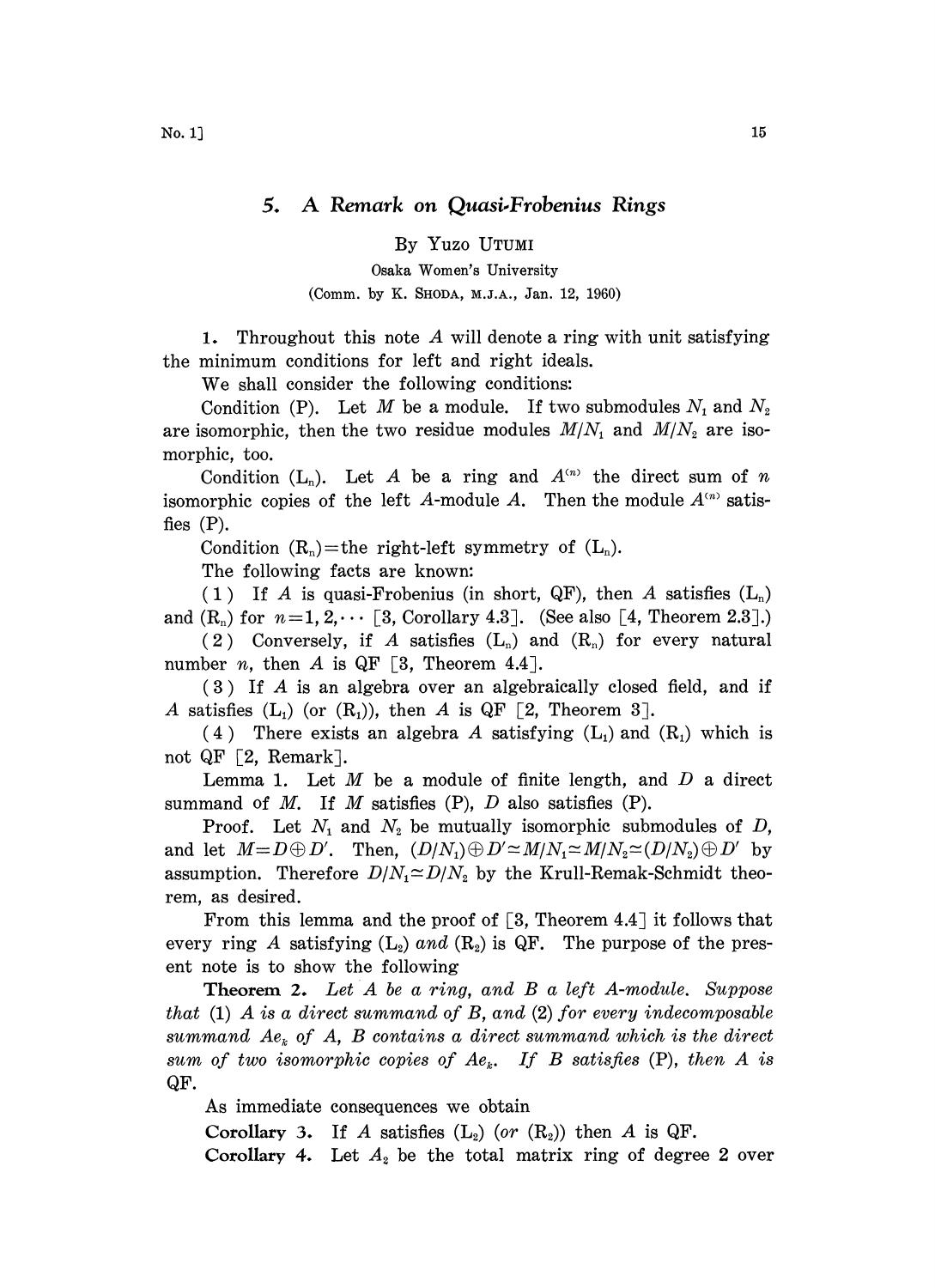A. If the left (or right)  $A_2$ -module  $A_2$  satisfies (P), A is QF.

Corollary 5. Let every simple summand of  $A$  modulo radical have the capacity  $>1$ . If the left (or right) A-module A satisfies (P), then A is QF.

2. In order to prove Theorem 2 we note first the following

Lemma 6. A ring  $A$  is QF whenever the following conditions are satisfied:

(i) If two left ideals  $I_1$  and  $I_2$  are isomorphic, then  $I_2=I_1a$  for some  $a \in A$ .

(ii) Let  $e_1$  and  $e_2$  be primitive idempotents, and let  $I_1$  be a left ideal contained in  $Ae_1$ . If a homomorphism v of  $I_1$  into  $Ae_2$  is not one-to-one, there is an element  $a$  such that  $v$  is given by the right multiplication of a.

(iii) Let  $e$  be a primitive idempotent, and suppose that  $Ae$  is subdirectly irreducible. Let  $\mathfrak{l}_1$  be a subideal of Ae. Then every homomorphism v of  $I_1$  into Ae is given by the right multiplication of an element of A.

Proof. It is easy to verify that the proofs of  $\lceil 1$ , Lemma 2 and  $\left[1, \right.$  Proposition 2] are still valid literally under our much weaker assumption, except the first part of the proof of  $\left[1, \text{Proposition 2}\right]$  which shows that  $r(N)e_k$  is simple. However, the simplicity is easily proved in the following way. We assume that the conclusion of  $\lceil 1$ , Lemma 2 $\rceil$ already has been verified. Let us suppose that  $r(N)e_k$  is a direct sum of mutually isomorphic simple left ideals  $m_j$ ,  $j=1,\dots,s$ . Let  $s>1$ . Denote an isomorphism of  $m_j$  onto  $m_{j+1}$  by  $w_j$  for  $j=1,\dots, s-1$ . We consider the endomorphism of  $r(N)e_k$  which coincides with  $w_i$  on  $m_i$ for each  $j=1,\dots, s-1$ , and maps  $m_s$  to 0. By virtue of our assumption (ii) this endomorphism is given by the right multiplication of an element a. Evidently we may assume that  $a \in e_k A e_k$ . Since  $a^s = 0$ ,  $a \in e_k Ne_k \subseteq N$ . Therefore,  $(r(N)e_k)a \subseteq l(N)e_ka \subseteq l(N)N=0$ , a contradiction. Thus,  $s=1$  and  $r(N)e_k$  is simple, as desired.

Lemma 7. Let  $M$  be a module and  $u$  an automorphism of  $M$ . Suppose that  $M=M_1\oplus M_2$ , where  $M_1$  is an indecomposable submodule of finite length. Then  $u(M_1) \cap M_1 = 0$  or  $u(M_1) \cap M_2 = 0$ .

Proof. Denote the projections of  $M=M_1\oplus M_2$  on  $M_1$  and  $M_2$  by  $p_1$ and  $p_2$  respectively. Then, evidently  $u p_1 u^{-1} = u p_1 u^{-1} p_1 + u p_1 u^{-1} p_2$ . It follows that  $up_1u^{-1}p_1$  or  $up_1u^{-1}p_2$  gives an automorphism of  $u(M_1)$ . Therefore, either  $u(M_1) \cap M_2 \subseteq u(M_1) \cap \text{Ker}(u p_1 u^{-1} p_1) = 0$  or  $u(M_1) \cap M_1$  $\subseteq u(M_1) \cap \text{Ker}(u p_1 u^{-1} p_2) = 0$ , as desired.

**Proof of Theorem 2.** It suffices to verify the conditions  $(i)$ - $(iii)$ in Lemma 6.

(a) If two left ideals  $I_1$  and  $I_2$  of A are isomorphic, then  $A/I_1 \simeq A/I_2$ by assumption and Lemma 1. In view of  $[4,$  Theorem 1.3] there is an